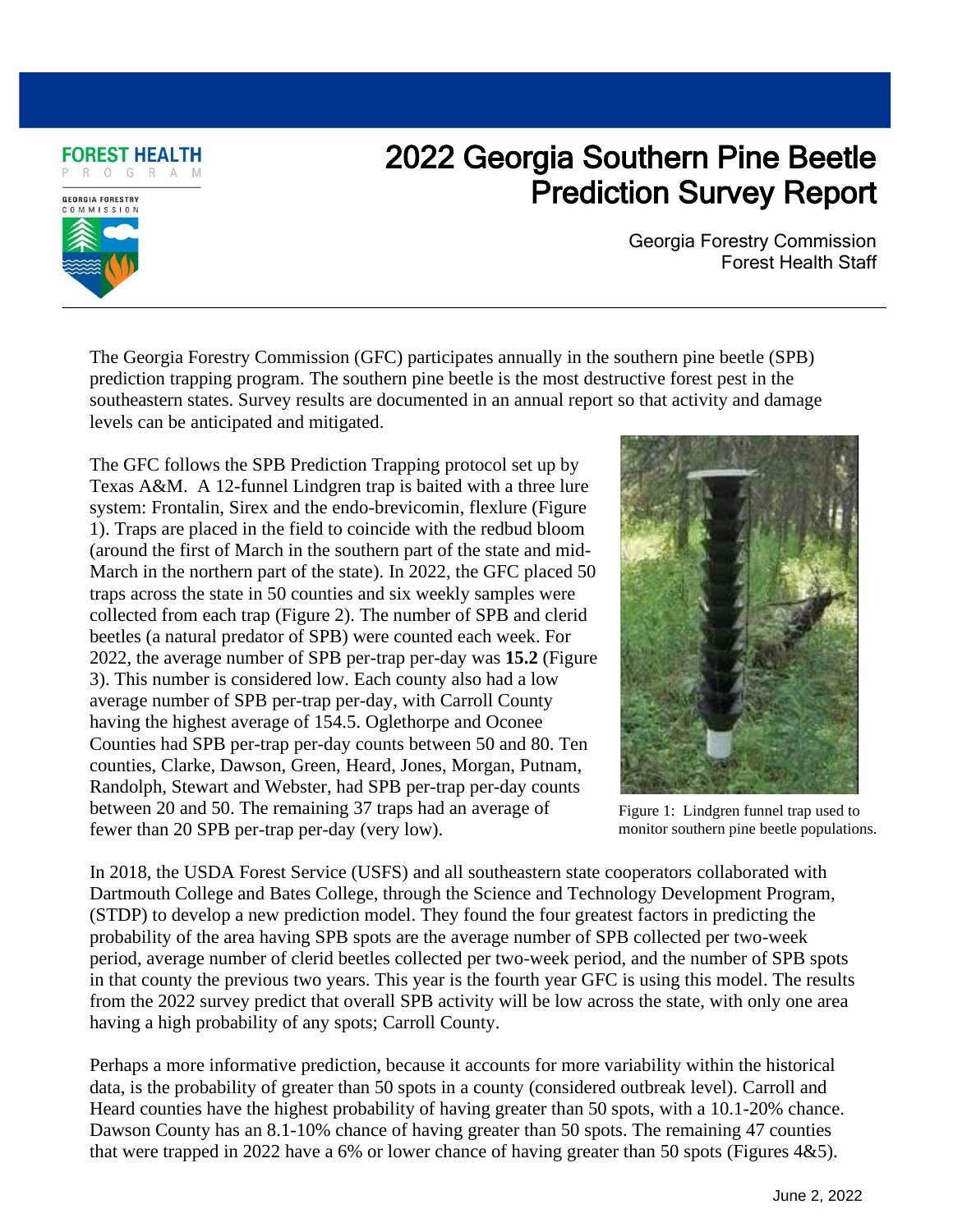To put this in perspective, over the last 11 years, we have only seen the total number of spots statewide rise above 50 in three years.

These prediction models help guide landowners in management decisions. They do not guarantee that outbreaks will or will not occur on their property. The best advice is for landowners to manage for healthy forests with techniques such as thinning, prescribed burning and invasive species control. In the past decade, SPB outbreaks have been limited to infestations in stands that are either over-stocked or over-mature. Southern pine beetle favors pine stands that are over-crowded and stressed. The GFC will continue to monitor locations of beetle spots throughout the year. All reported beetle activity will be surveyed and monitored to mitigate damage for landowners.

Aerial surveys will be conducted in the summer of 2022 to document and monitor pine beetle activity. Scheduled flights will be conducted across the state following predetermined flight lines. Aerial surveys can also be conducted by the GFC Air Operations Division during normal flights and any new possible infestations found from these flights will be investigated using ground surveys. All infestations will be reported to landowners, and GFC foresters will work with landowners to limit damage and control infestations.

For additional information contact:

Lynne Womack Mark McClure Forest Health Coordinator **Forest Health Specialist** [lwomack@gfc.state.ga.us](mailto:cbates@gfc.state.ga.us) [mmcclure@gfc.state.ga.us](mailto:mmcclure@gfc.state.ga.us)

Georgia Forestry Commission Georgia Forestry Commission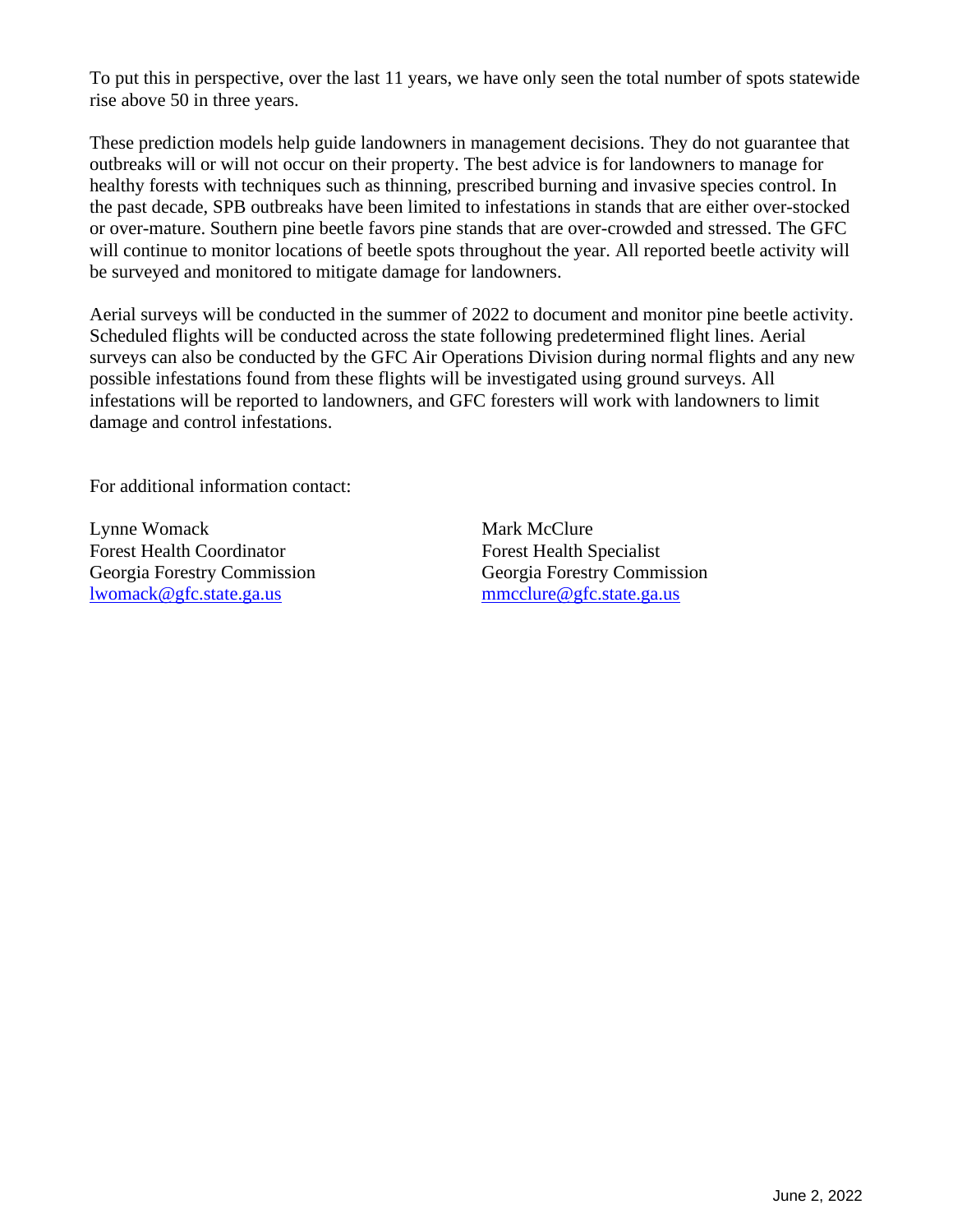

Figure 2: SPB trapping counties 2022.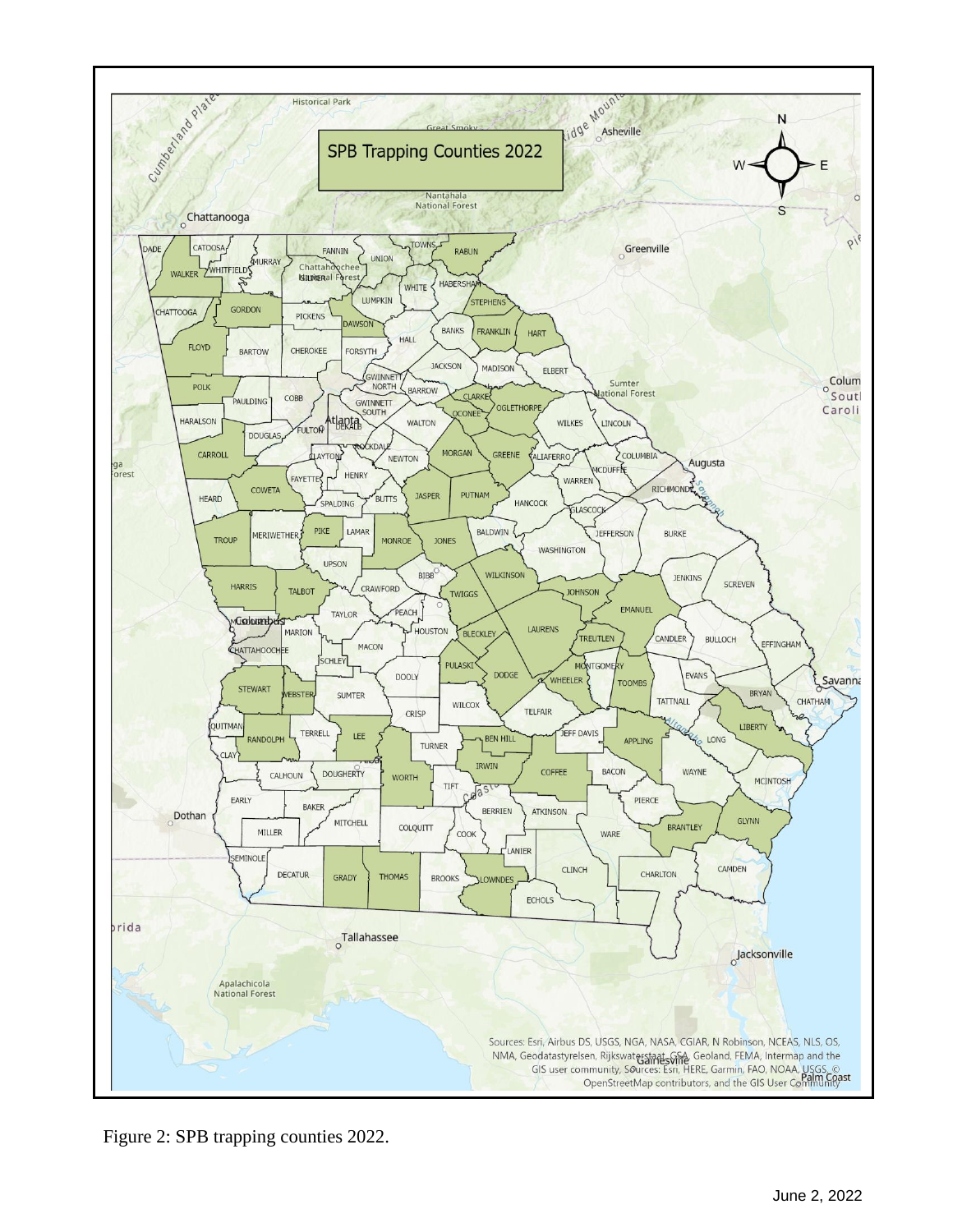

Figure 3: Southern Pine Beetle trap locations and the average number of SPB caught per day over the six-week period.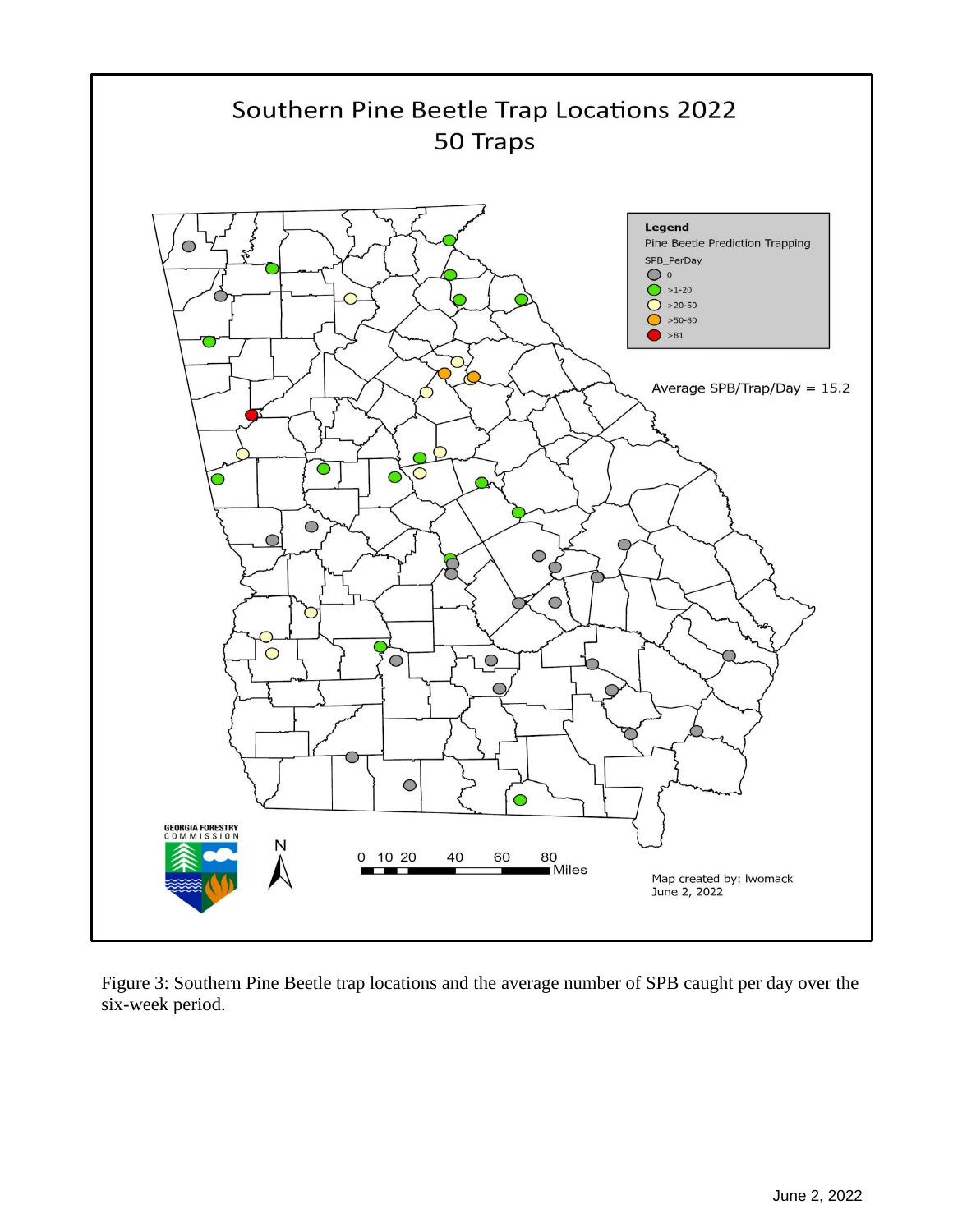

2022 Georgia Southern Pine Beetle Prediction Map

Figure 4: Probability of 50 or more spots.